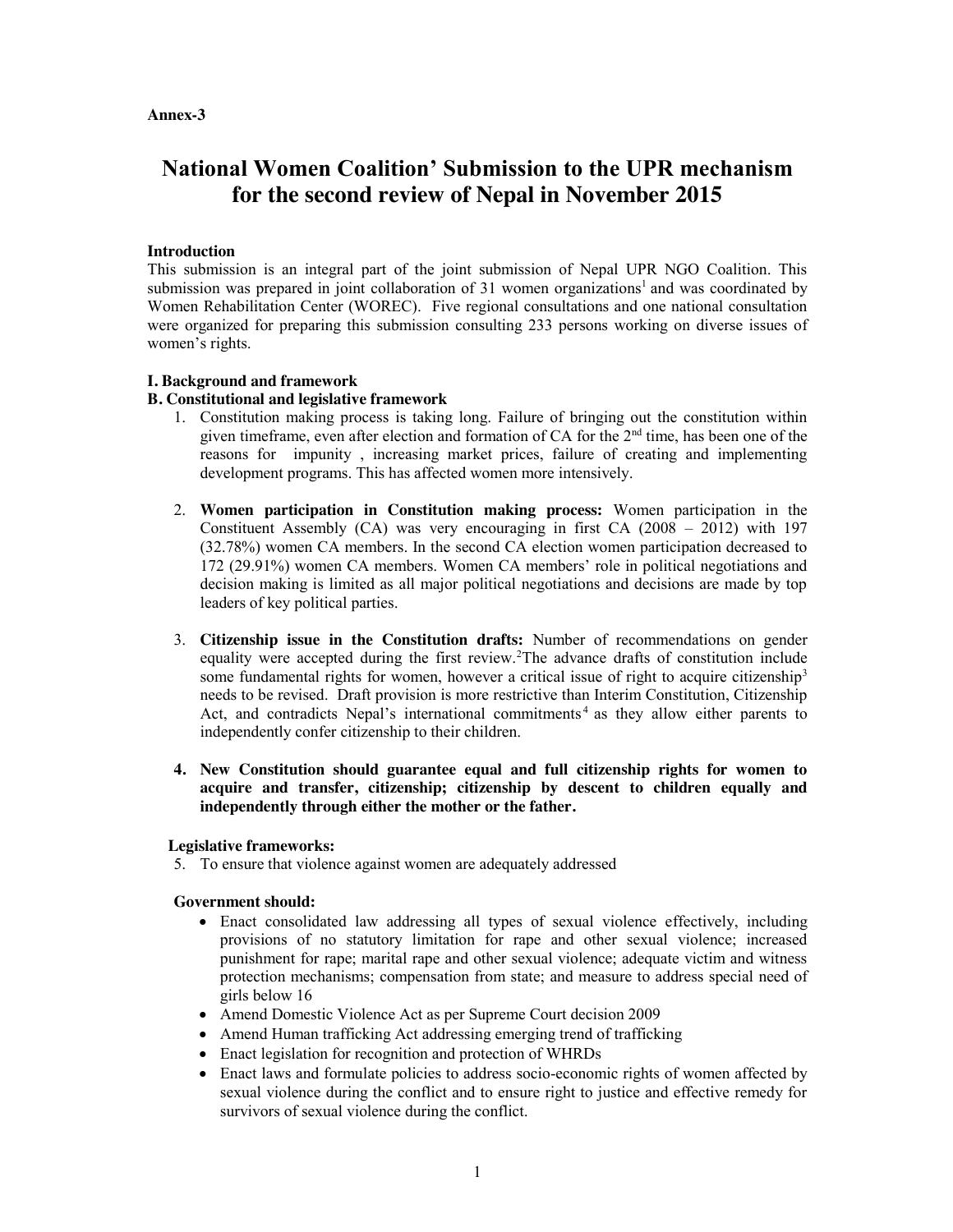#### **C. Institutional and human rights infrastructure and policy measures**

**6.** The NWC legislation has not been reviewed, neither NWC resources are adequate.<sup>5</sup> NWC also lacks outreach without presence outside Kathmandu. **NWC should be made an independent institution ensuring independence as per Paris principles and equipped with authority and adequate resources including for outreach in most remote places.** 

## **III. Implementation of international human rights obligations, taking into account applicable international humanitarian law**

### 1. **Equality and non-discrimination.**

- **7. Discrimination against women, gender equality:** In recognition of various persistent challenges faced by women a series of recommendations were provided on promotion and protection of the rights of women and prevention of their violations. 6 There are several legal and policy framework aiming at ending gender disparity and ensuring equality for women, nevertheless in reality situation of Nepali women have not changed much. Dalit, indigenous, Muslim, sexual minority, women with disabilities and women from other minority groups continue to face gender based discrimination as well as identity based discrimination.
- **8. Citizenship issue in the Interim Constitution, prevailing law and practice:** Interim Constitution provided  $\frac{7}{1}$  that children born to Nepali parents are eligible to attain citizenship by descent recognizing equal rights of men and women to transfer citizenship to children. In reality women are unable to transfer citizenship. Even after Supreme Court decision<sup>8</sup> to grant citizenship based on the mother's citizenship, government officials have been stating lack of clear guidelines for not issuing citizenship on mother's name. Single women, single mothers, trafficked victims, victims of sexual exploitation during conflict, and women migrant workers continue to face problems in transferring citizenship to children.
- **9. Inheritance:** Under prevailing law daughters also get entitlement to their inheritance however only if the partition happens before they get married, this provision is perpetuating discrimination at family level.
- **10. New constitution should guarantee equality between women and men, and prohibition of all kinds of discrimination against women in both public and private domain.**
- **11. Government should ensure effective implementation of prevailing non-discriminatory laws and policies on gender equality, including by allocating sufficient resources, raising awareness and building capacity of authorities.**

#### 2. **Right to life, liberty and security of the person**

- 12. **Violence Against Women (VAW):** VAW still remains major challenge with number of cases significantly being increased. Documentation from 2011 to 2014 revels increasing trend of VAW with 1569, 1581, 1703 and 2225 cases documented respectively.9 In February 2015 at least two cases of young girls being raped and case of acid attack against school girls were reported. In March 2015 a six years' old girl, rape victim, died due to sexual and physical violence suffered two weeks earlier.
- **13. Domestic violence (DV):** DV is the biggest category of VAW and is increasing every year.<sup>10</sup> Supreme Court in August 2009 had issued a directive order to revise the DV Act  $2006<sup>11</sup>$  but yet to be amended.
- 14. **Violence in allegation of witchcraft**<sup>12</sup>: There has been increasing trend of violence against women in allegation of witchcraft.<sup>13</sup> Government has tabled anti-witchcraft bill to the parliament, however has not yet been enacted. Anti-witchcraft law with stringent enforcement mechanisms should be enacted without further delay.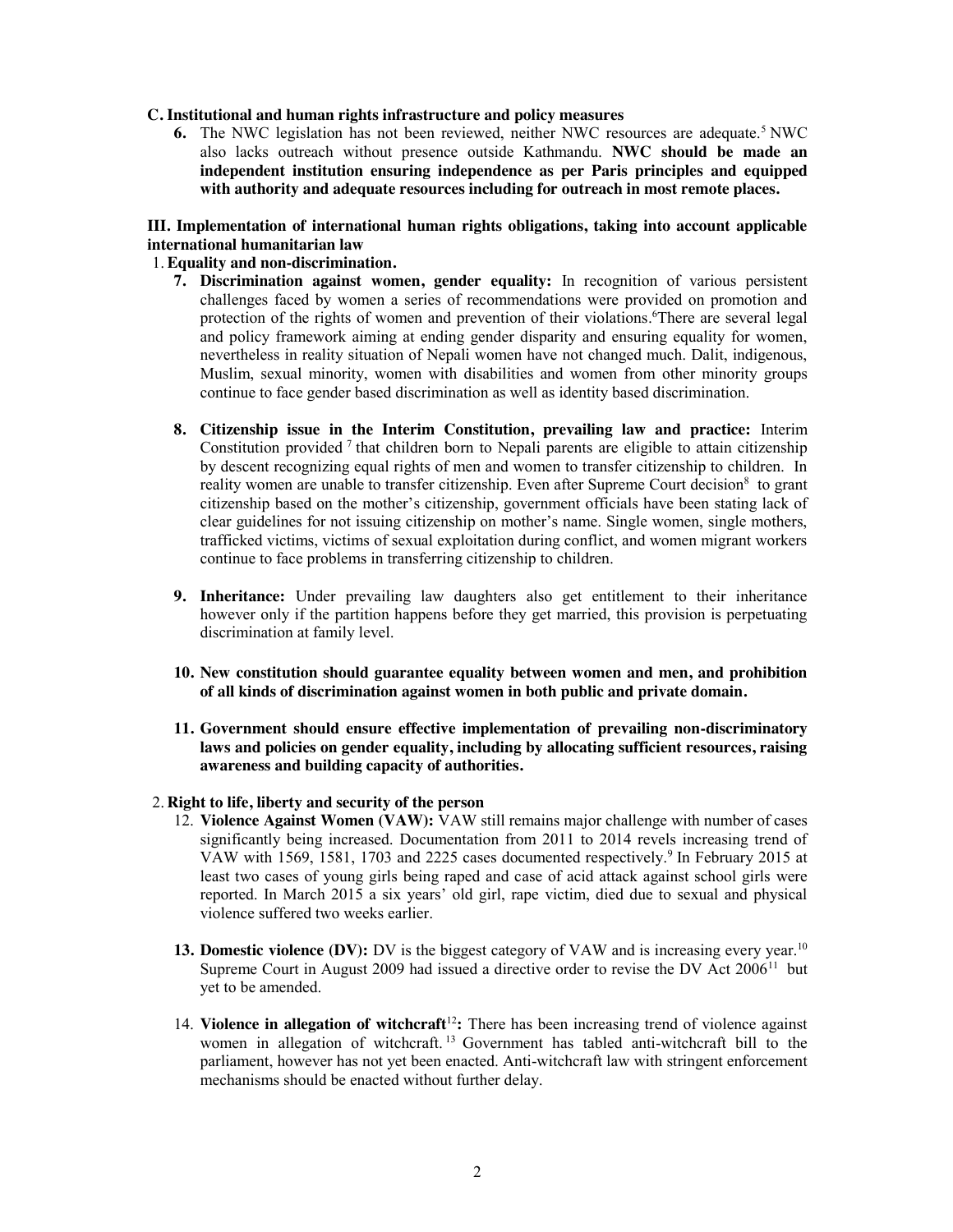- 15. **Dowry related violence:** Dowry related violence is widely present, mostly in the Terai. In  $2014$  nine cases of death due to dowry related violence were reported<sup>14</sup>.
- **16. Sexual and Gender Based Violence:** number of sexual violence on women is increasing, despite the attention gathered by the issue.<sup>15</sup>This violence has seen no age bar, girls from age of three to elderly women have been victims of sexual violence. In February and March 2015 at least four young girls were raped, one of the victim 6 years' old girl succumbed to injury on 8 March when world was celebrating international women's day.
- 17. **Girl child labor:** Family-based and informal sector works (including small hotels) is not covered by current child or labor legislation. *Kamlaris* (former bonded labor girls from *Tharu*  Indigenous group) still found to be working as domestic maid, even though it is prohibited by law. Estimated 12,000 girls and women work in the night entertainment industry in Kathmandu, with majority of children<sup>16</sup> facing worst form of labor.
- **18. Harmful traditional practices:** *Chaupadi,* the traditional practice mostly in mid and far western regions forcing women and girls to stay in cowshed during menstruation and after child birth, still prevent despite some claims and some *chaupadi* huts being demolished. Deaths, rape and other forms of sexual violence against women and girls linked to the practice are reported.
- 19. *Kanyadan:* There is a tradition of giving away (*kanyadan*) daughters during marriage. The terminology and cultural norms associated with it is very derogatory whereby parents are giving their daughter as donation (*dan*) to the bride and his family, denying equal and individual personal integrity of the daughter. This term as well as the tradition should end, however there has not been much voice against it.
- **20. Suicides:** An increasing trend of suicide by women has been noticed.17The suicide victims often have been victims of other forms of violence. The violence they suffer coerced to commit suicide. Current legal provisions do not provide any safeguard from such coercion.
- 21. **Trafficking:** An emerging trend of trafficking in migration cycle has been overlooked. The government policy of restricting women under 30 years for foreign labor migration, is perpetuating trafficking as women resort to illegal and informal channels. A form of internal trafficking is taking place with women and girls being trafficked into entertainment sectors. Current legal and policy framework do not sufficiently addressed the emerging trend of trafficking in migration cycle or internal trafficking.
- **22.** Supreme Court in July 2013 issued mandamus order to ensure speedy trails and decision making on serious crimes including rape and human trafficking through continuous hearing process.18 Continuous hearing in such cases are followed in some courts, however is not practiced in all district courts.

## **Government should:**

- 23. Implement Supreme Court Verdicts from August 2009 and July 2013 for amendments in DV Act and provision of fast tract case hearing in VAW cases – including through allocation of adequate resources, provision of training of Law enforcement Officials.
- 24. Establish safe houses in all districts with improved and professional operational modality including by developing and implementing SOP for the safe houses.
- 25. Ensure legal protection against provocation and coercion for suicide, criminalizing provocation and coercion for suicide, bringing people who coerce and provoke for suicide under the law.
- 26. **Women Human Rights Defenders:** Women Human Rights Defenders **(**WHRDs) share equal responsibility but face higher level of risk. Female (community) health workers play a major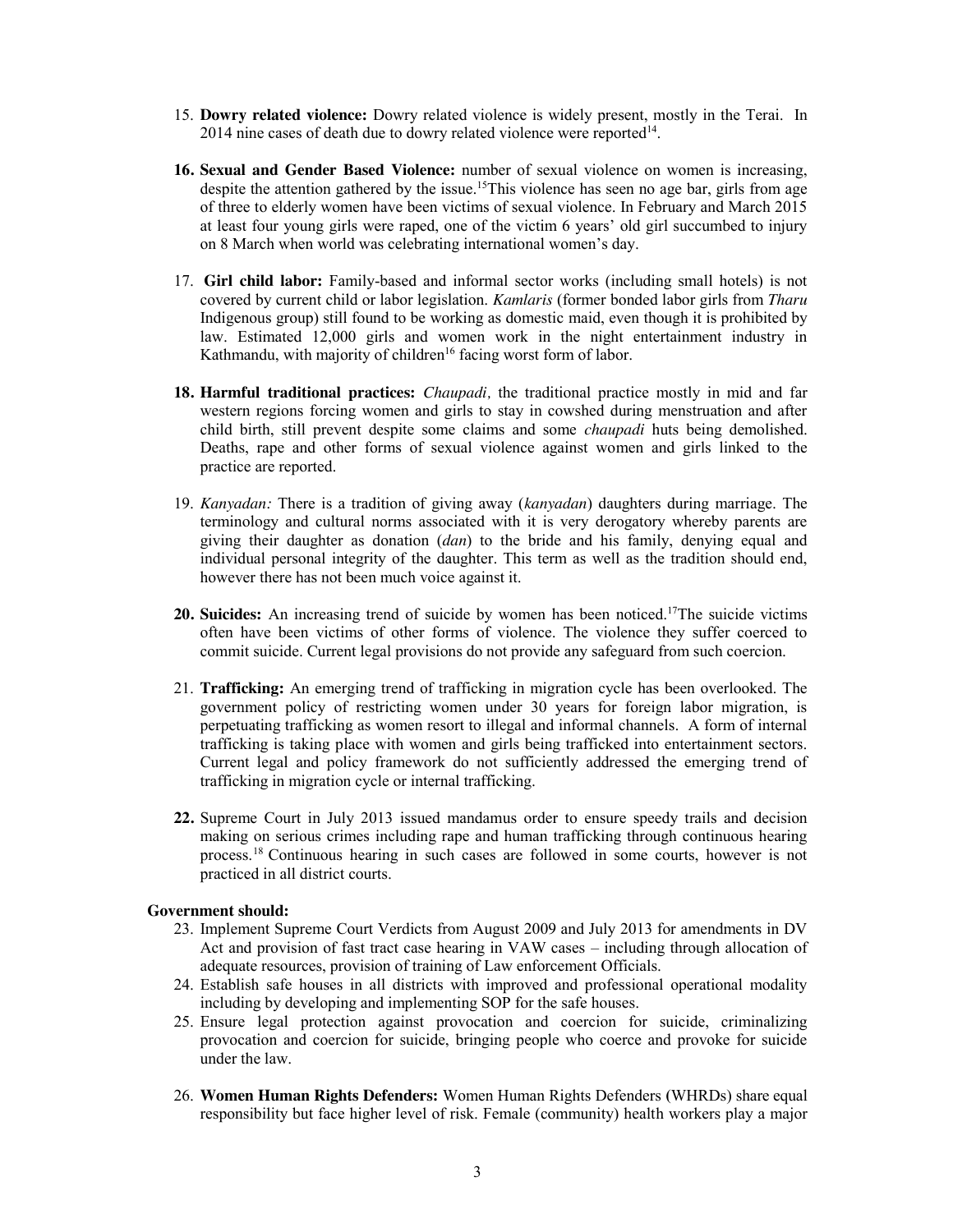role in providing care and information on sexual and reproductive health and rights. As these rights are considered a taboo, these women as well as other WHRDS advocating for these rights and against sexual and domestic violence get constantly threatened for their work alleging that they are interfering at personal matter, harassed and abused.

**27. Government should ensure recognition, support and security to WHRDs including with legislative, policy and programmatic interventions.** 

#### 3. **Administration of justice, including impunity, and the rule of law**

- **28. Access to justice for women:** Number of positive commitments were made to ensure access to justice for women,<sup>19</sup> however accessing formal justice is still a challenge for many women. Although there are programs providing legal aid to women, the program do not reach out to women at community level where there is a real need and not free from patriarchal mindset. Women victims of violence, often sexual violence are coerced to opt for mediation rather than pursuing legal remedy. Political interferences also hinder women to seek justice.
- **29.** Survivors of Rape and other sexual violence could not purse the legal remedy due to 35 days statutory of limitation in prevailing laws. Although, Criminal Code Bill increases it with one year, it is still insufficient. There should not be any time limitation to report the sexual violence cases given the nature of the violence and trauma the victims face.
- 30. **Transitional justice and effective remedy:** Conflict victims mainly women have been left behind in the transitional justice process. They feel government is focusing on physical reconstruction and establishment of the TJ mechanisms only, ignoring economic, social, cultural and physiological effect of the conflict. Survivors of conflict related sexual violence have not been acknowledged as conflict victims and current guidelines linked to the Interim Relief Programs (IRP) do not recognize survivors of sexual violence as Conflict Affected Persons. The official data concerning conflict related sexual violence survivors is also lacking. Cases of sexual violence during the conflict are yet to be investigated.
- 31. A civic Tribunal hearing this issue publically <sup>20</sup>revealed that majority of survivors of sexual violence during conflict did not make formal complaints because of factors including fear of social stigma and the lack of an enabling environment. Where complaints were made no action had been taken by the relevant authorities. The Tribunal also found that, in most cases, the significant physical and psychological trauma experienced by the women was compounded by their subsequent forced eviction from their marital home, stigmatization, and discriminatory treatment by their families and communities. This left most women in a deeply impoverished state, without access to necessary medical and psycho-social support services.

#### **Government should***:*

- 32. Recognize survivors of sexual violence during conflict as conflict victim and conflict affected people include them in all support program, including IRP – revising the IRP guidelines and procedures.
- 33. Immediately make available appropriate support services to the survivors and their families, including medical, psycho-social, legal and livelihood support
- **34.** Ensure protection for survivors and witnesses who come forward to transitional justice mechanisms.
- **35.** Undertake analysis of the differing needs of sexual violence survivors in relation to transitional justice, from reparations to unofficial truth telling processes.

## 4. **Right to privacy, marriage and family life**

36. **Child marriage**: Child marriage, a crime, is still widely practiced. Lack of implementation of existing legal provisions remains an issue. A national survey in 2011 shows 29% girls are married between  $15-19$  years<sup>21</sup>. Child marriage leads to a high adolescent pregnancy rate, which carries a higher risk of maternal death and morbidity. Child marriage is also leading to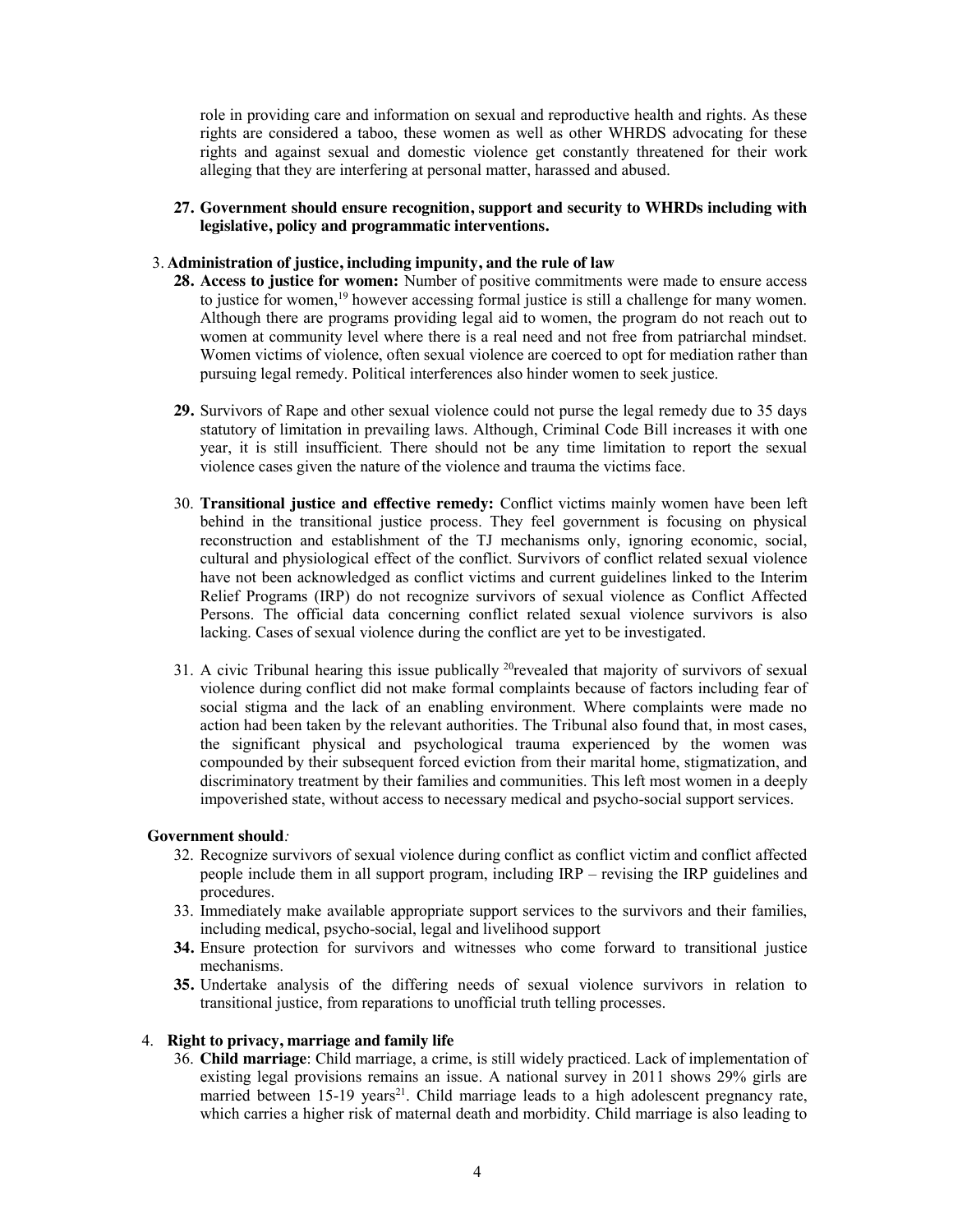uterine prolapsed. In one fourth of uterine prolapsed cases the patients were married at young age.

37. **Government should** ensure effective enforcement of legal minimum age of marriage and protect girls from subsequent sexual abuse/violence and reproductive health harms /violations.

#### 5. **Participation of women in public and political life**

**38. Women's participation:** There has been limited progress in women's participation in public and decision making roles despite number of accepted recommendation to increase women participation and ensure gender equality<sup>22</sup>. In the Constituent Assembly women participation decreased from first to second election. There are still only 3.36% women in judiciary.23Women's representation in civil service gazetted position has increased from 2.1% in 2001 to 16.9% in 2013. A 20% quota has been allocated for women and socially excluded groups for the appointment of police, armed police and army, but women's participation in leadership roles are limited.

#### 6. **Right to work and to just and favorable conditions of work**

 $39$ . There are approximately 40 to 50,000 women working in entertainment sectors.<sup>24</sup> However, there is no recognition of women's work and contribution from entertainment sector. Neither this sector is governed by labor laws. The non-recognition has resulted in abuse and stigmatization including unequal and low salaries, uncertain duty hours, job insecurity, harassment and violence at workplace and arbitrary arrests and harassment from police.

#### **Government should:**

- 40. Recognize the value of women's contribution from informal sector and bring the women's work in restaurants, bars and other entertainment sectors under labor laws, creating environment conducive for work
- 41. Protect women working in entertainment sectors, improve working conditions and ensure job security and establish complain mechanism

### 7. **Right to social security and to an adequate standard of living**

- 42. **Right to Food:** Women are deprived of nutritious food, even during pregnancy and after child birth. There is prevailing discrimination against daughter for nutritious food. Economically, women do not have access and control over resources and culturally women are the one who has to eat last in the family. Health impact due to insufficient food intake in women have been noticed.
- 43. **Social security:** As part of social security government has been providing allowances for widows. Social security program should include measures other than allowances. **Single and household head women below poverty line, and victim of violence should be included in social security program**.
- **44. Right to housing:** There is no safeguard for housing rights for women who have been expelled by family following domestic violence and women with HIV positive status. International standards on eviction procedure are not followed by government, eviction are mostly forceful putting women, including pregnant and lactating in most vulnerable situations. In May 2012 government carried out large scale forced eviction in Kathmandu without following the due process and international guidelines on development based eviction and displacement. The evection started without prior information to the affected population. The community were not consulted nor provided with any alternative housing and livelihood plans. Government used excessive force destroying 248 houses and a school which left nearly 1000 people homeless. The authorities did not follow any measures to protect pregnant and lactating women leaving these women injured. **Government should abide by UN Basic Principles and Guidelines on Development-based eviction and displacement.**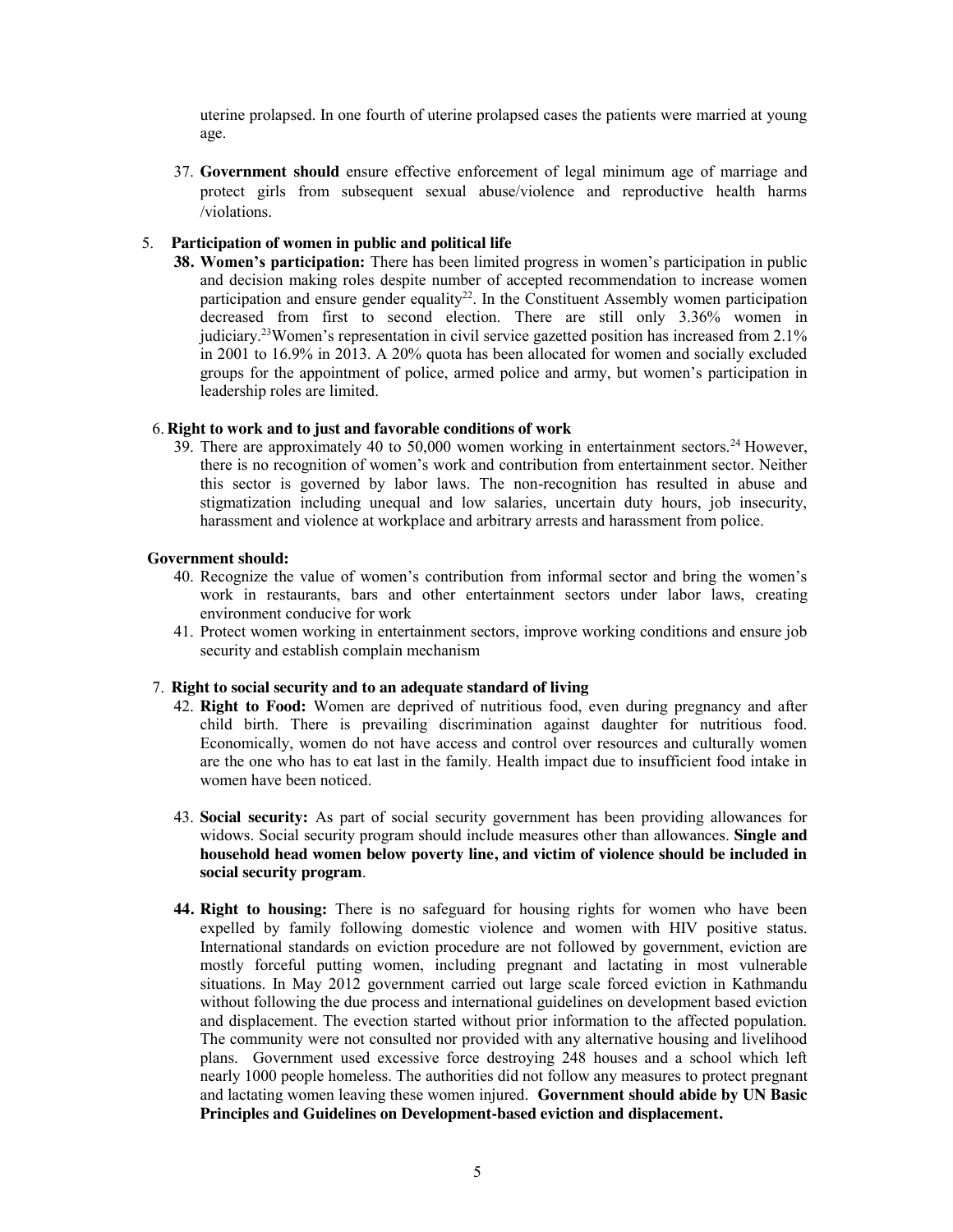#### 8. **Right to health**

- **45. Sexual and reproductive health:** Ten percent of Nepali Women continue to suffer with uterine prolapsed. They are also being subjected to further discrimination and increased violence because of this condition<sup>25</sup>. Obstetric Fistula is an injury affecting childbearing women that has been relatively neglected, despite its devastating impact. This is one of the little known and acted upon health condition that Nepali women are suffering from. There is no morbidity survey done so far to have even estimated cases. That restricted proper planning and budget allocation to address this problem.
- **46.** Girls in the age group 15-19 lack access to critical information on sexual and reproductive health and related services. Unmet need for contraceptive information and services for girls in the age group 15-19 is 42% and for women of 20-24 age group is 37%.5. In lack of services and information 25% of women of reproductive age experience unplanned, teen age pregnancies.
- 47. **Access to safe abortion:** Access to safe abortion still remains a challenge. Only one in three women know that abortion is legal and only one in two women know the services are available. This limited awareness is resulting in unsafe abortion. Approximately 5% of maternal death are caused by abortion complications. One of the main reasons behind continuation of unsafe abortion is inaccessibility of safe abortion services. Supreme Court in 2009, issued a directive to enact a comprehensive law on abortion, however not yet implemented.

#### **Government should:**

- 48. Ensure accessibility, availability, affordability, adequacy and quality of sexual and reproductive health services and create conducive environment for accessing these services, including for safe abortion.
- 49. Ensure universal access to reproductive health care information and services, including of maternal health care, contraception and safe abortion, especially for socio-economically marginalized women and adolescent girls.
- 50. Address disparities in maternal mortality by ensuring that high quality basic and essential maternal health services are available to all women.
- **51.** Enact a separate comprehensive law on safe abortion services in line with Supreme Court's 2009 decision.<sup>26</sup>

# 9. **Women with disabilities**

- 52. Disable friendly infrastructure are still lacking. Existing hospitals and health care facilities do not accommodate special reproductive health needs of women with disabilities. Neither any specialized facilities exist for sexual and reproductive health for these women. The social security provided for PWDs is nominal and there is no support system for family or care giver. Women with disability who suffer rape and sexual violence do not have means to pursue legal justice in absence of prerequisite services including sign language during legal redress process.
- 53. Women with disabilities face discrimination within family. A survey revealed 37% women are facing discrimination within family. The ratio of discrimination experienced by women is significantly higher than men with disabilities.<sup>27</sup> Protection of inheritance rights of women with disabilities is a big challenge.

## **Government should:**

54. Ensure formal justice system provides prerequisite services for PWDs, including provision of physical infrastructures and appropriate language, essential for access to justice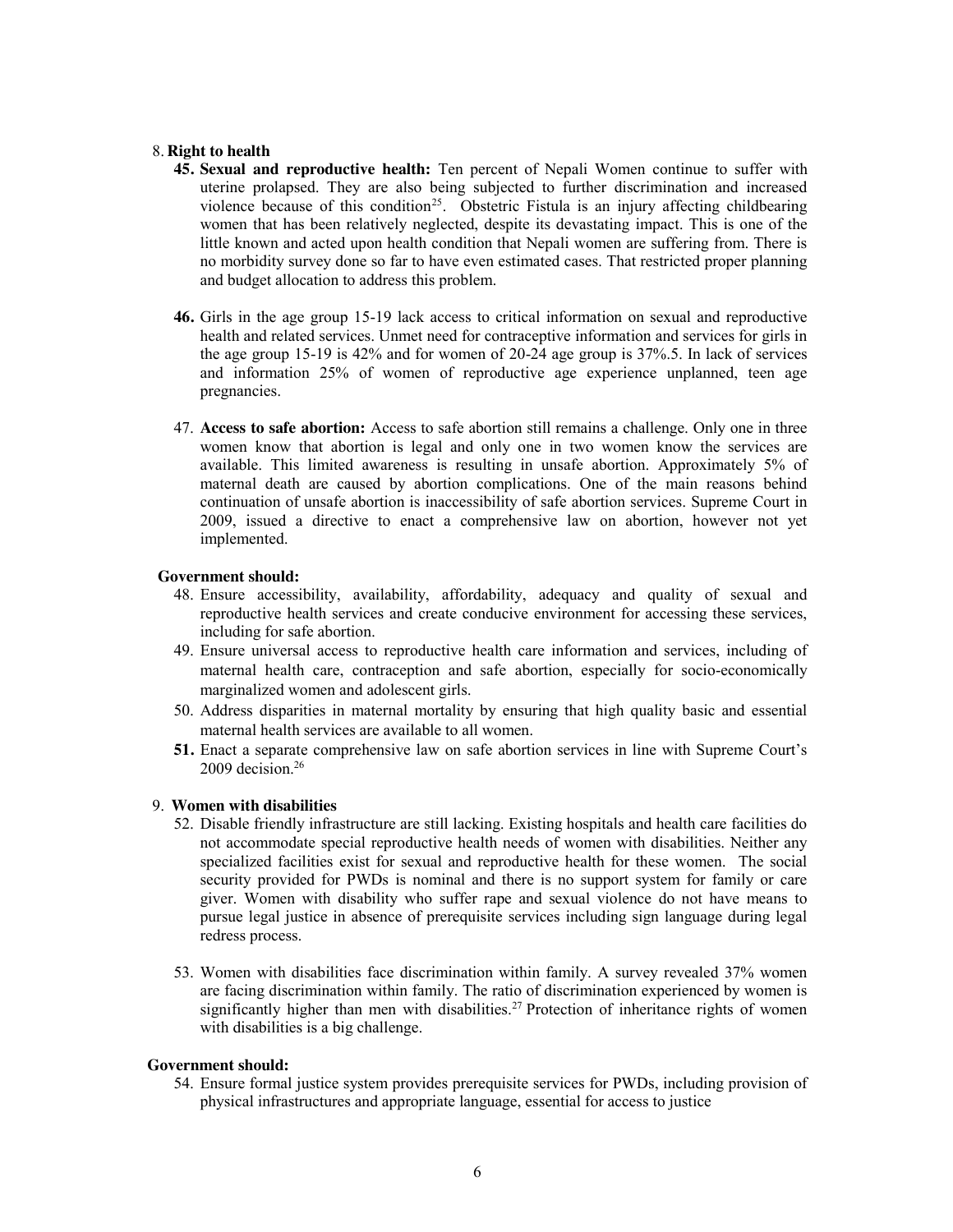- 55. Ensure that PWDs right to inheritance is secured with effective monitoring mechanism and legal aid provisions.
- 56. Allocate resources, formulate special programs to ensure access to sexual and reproductive health including provisions of appropriate service mechanisms to meet special sexual and reproductive health and rights of women with disability

## 10. **Women migrant workers**

- 57. There has been increased number of women migrating for employment. Women are contributing 11% of remittances coming into the country. Despite the local and national economic value of remittances provided by women migrant workers, their migration for employment is still an issue of public scrutiny. Once and when fail to bring back money and support family women migrant workers get stigmatized by family and society, criticized for failing to adhere to traditional values. Wives of the migrant workers face various domestic violence and social stigmatization in absence of their husbands.
- 58. 59. Labor migration legal and policy framework are yet to be gender sensitive. Government policy to restrict labor migration of women under 30 years has not only obstructed women's right to mobility but also elevated risk of trafficking as well abuse. Increasing incidences of women returning following abuse, exploitation and torture, has been reported. Most of the services for foreign labor migrants are not available outside Kathmandu leaving the women without enabling environment to make safe or informed choices.
- 60. As committed in the UPR first review28 there should be more employment opportunities for women especially in rural setting. Government should ensure protection of women migrating for employment including lifting the ban as well as through bilateral agreements with the destination countries to protect migrant women including in informal and domestic labor sector.

## **Government should:**

- 61. Ensure foreign labor migration services and information reach women in the rural settings too
- 62. Lift the age bar for women for labor migration
- 63. Conclude bilateral agreements with destination countries to protect women in informal and domestic labor sectors.
- 64. Create and implement appropriate mechanism to monitor and provide support to women in need in destination countries.

#### 11. **Right to education**

65. While there has been progress in access to school education gender disparity still continues. Provision of separate girls' toilets, aiming to support retention of female students, is becoming less effective without water availability. **Government should eliminate gender disparity at all levels of education ensuring equal access and retention for girls.**

## 12. **Effects of climate change**

- 66. Nepal is placed among the most climate vulnerable countries. The climate change impact on women is direct since they are more dependent on natural resources. Women in the remote areas are seriously disadvantaged because of low literacy rates and lack of access to information. Climate change effects on women's health is also being noticed. However, there has been little focus on the gender component and recognition of women as victims of climate change.
- 67. A study in 201529 revealed following climate change women and girls are facing challenges with increased workload, decreased crop productivity, deteriorating health conditions. Increased workloads has resulted withdrawing daughters from schools. Decreased productivity is resulting in increasing use of intensive chemical fertilizers and pesticides exposing women to these chemicals. Which resulted in disturbance in menstrual cycles, white discharge, uterus cancer, miscarriage and infertility.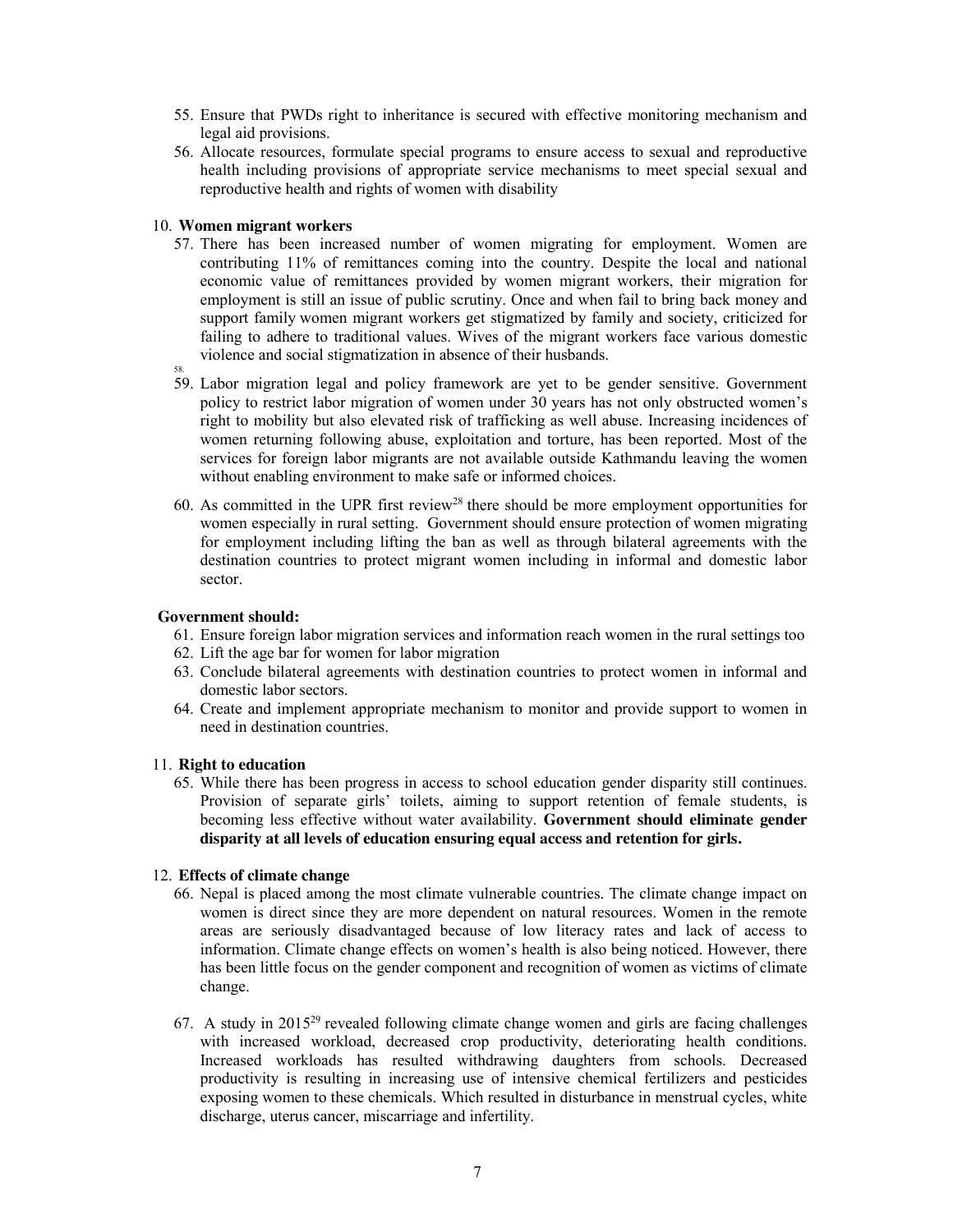# **List of women coalition for UPR**

- 1. Akhil Nepal Women's Association (ANWA)
- 2. Alliance Against Trafficking in Women and Children (AATWIN)
- 3. Beyond Beijing Committee (BBC)
- 4. Community Action Center (CAC Nepal)
- 5. CSGS (Centre for Studies on Gender, Society and Development Study)
- 6. Dalit NGO Federation (DNF)
- 7. Feminist Dalit Organisation (FEDO)
- 8. Forum for Women Law and Development (FWLD)
- 9. Him Rights
- 10. Institute of Human Rights Communication Nepal (IHRICON)
- 11. Loom Nepal
- 12. Luzza Nepal
- 13. Mitini-Nepal
- 14. Nagarik Aawaz
- 15. National Alliance for Women Human Rights Defenders (NAWHRD
- 16. Nepal Disabled Women Association (NDWA)
- 17. Nepal Mahila Ekata Samaj (NMES)
- 18. Nepal Muslim Welfare Society (NMWWS)
- 19. POURAKHI-Nepal
- 20. Public Health Concern Trust (Phect) Nepal
- 21. Resource Center for Primary Health Care (RECPHEC)
- 22. SAATHI Women Shelter
- 23. Shakti Samuha
- 24. SOLID Nepal
- 25. Women Forum for Women in Nepal (WoFoWon)
- 26. Women Human Rights Defenders Network Kathmandu
- 27. Women Human Rights Defenders Network Lalitpur
- 28. Women Rehabilitation Centre (WOREC)
- 29. Women Security Pressure Group (WSPG)
- 30. Women's Reproductive Rights Program-Center for.Agro-Ecology and Development (WRRP)
- 31. Youth Action Nepal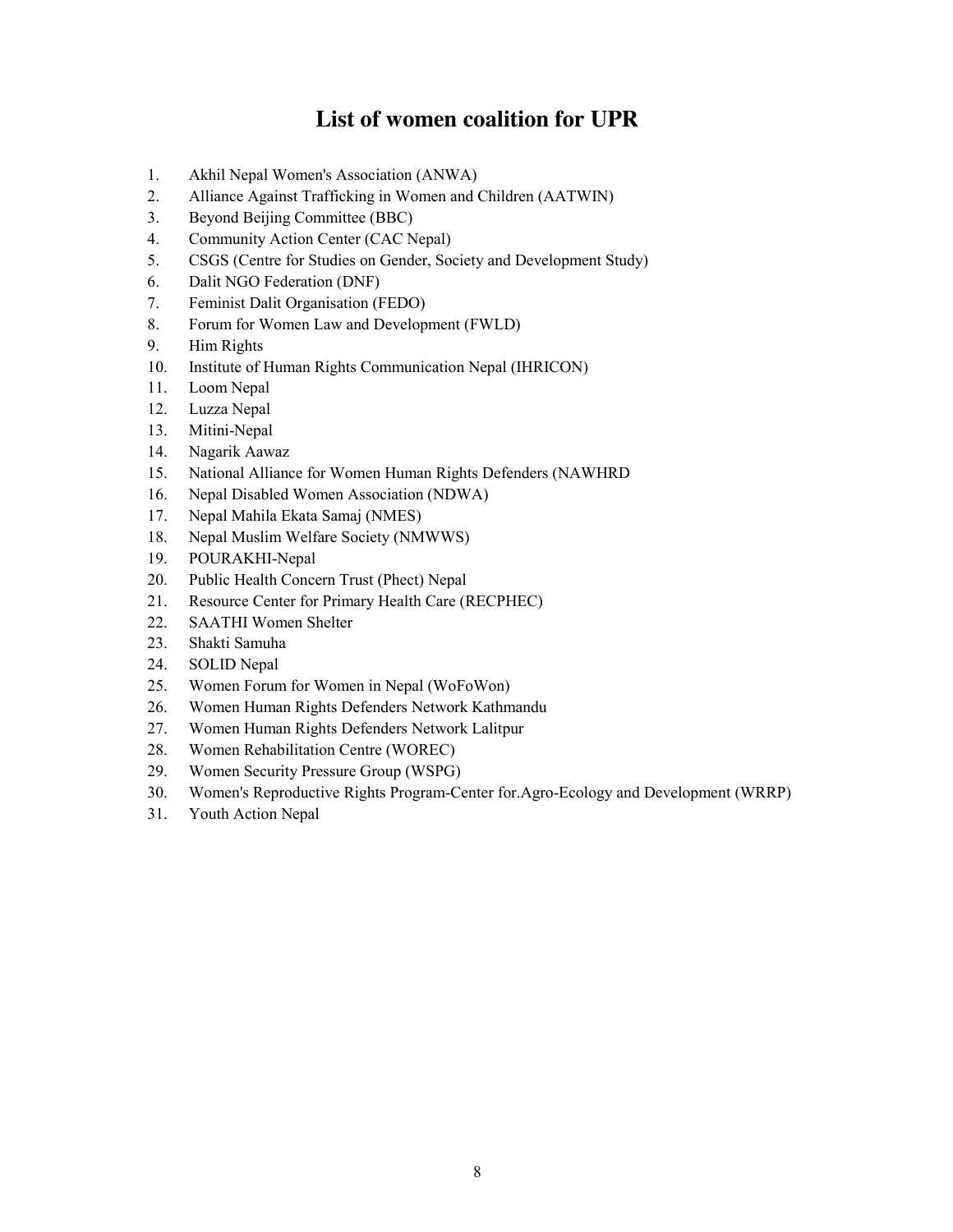- l 1 SAATHI Women Shelter, Beyond Beijing Committee (BBC), Him Rights, POURAKHI, SOLID Nepal, Youth Action Nepal, Institute of Human Rights Communication Nepal (IHRICON), Community Action Center (CAC Nepal), Women Forum for Women in Nepal (WoFoWon, Forum for Women Law and Development (FWLD), Public Health Concern Trust (Phect) Nepal, Nepal Mahila Ekata Samaj (NMES), Resource Center for Primary Health Care (RECPHEC), Luzza Nepal, Mitini-Nepal, Nagarik Aawaz, Dalit NGO Federation (DNF), Women Security Pressure Group (WSPG), Women Human Rights Defenders Network Kathmandu, Women Human Rights Defenders Network Lalitpur, Women's Reproductive Rights Program-Center for.Agro-Ecology and Development(WRRP/CAED), Nepal Disabled Women Association (NDWA), Feminist Dalit Organisation (FEDO), National Alliance for Women Human Rights Defenders (NAWHRD), Nepal Muslim Welfare Society (NMWWS), CSGS (Centre for Studies on Gender, Society and Development Study), Akhil Nepal Women's Association (ANWA), Alliance Against Trafficking in Women and Children (AATWIN), Loom Nepal, Shakti Samuha and Women Rehabilitation Centre (WOREC)
- 2 Recommendation number 106.2, 4, 5, 10, 13, 14, 21-23, 28, 31, 46
- 3 The draft provision states that citizenship can be acquired only if both parents are Nepali citizens
- 4 Article 24 (1) of the ICCPR, Article 9 (2) of CEDAW and Article 7 of the CRC<br>5 Recommendations no. 106.8, 107.6 and 108.11
- 5 Recommendations no. 106.8, 107.6 and 108.11
- 6 Recommendations no. 106.2, 4,5,10,13,14,21,22,23, 28, 29, 31, 46; 107.11,12,22,23
- 7 Article 8, Clause 2 (b)
- 8 Sabina Damai's case- Sabina Damai was not able to trace her father, approached the Dolakha Village Development Committee (VDC) twice to obtain citizenship certificate in her mother's name, who is a Nepali citizen. However, after repeated refusal from the District Administration Office (DAO), Sabina turned to the Supreme Court for justice. In 2011 the Supreme Court made a landmark decision of granting citizenship by descent to children if either the mother or the father has citizenship by descent.
- 9 WOREC documentation
- 10 The number of DV cases reported to WOREC in 2011 is 1002 (64% of total cases documented), 2012 is 1019 (64% of total cases documented) and 2013 is 1040 (61%) and in 2014 1503 (67.6%).
- 11 The Supreme Court order was to broaden the definition of domestic violence as the current law does not sufficiently cover serious cases including mutilation by acid attack. The Supreme Court in this directive order had also instructed the government to make the domestic violence cases state case; to make provision as far as possible that a trained female police investigator would investigate such case; free legal aid is provided to the victim and a provision if fast tract court is made.
- 12 Allegation of witchcraft is one form of VAW, inflicting the alleged women with severe injury even brutally mutilating them, humiliating and forcing them to eat human excreta, and in some instances killing. The victims are often single, old dalit women.
- 13 WOREC documentation records from 2011 to 2014 at least 200 cases of different forms of violence to women in allegation of witchcraft are documented
- 14 INSEC Year book 201
- 15 The number of cases of sexual violence registered at WOREC in 2011 was 279, in 2012 BS it increased to 353 and in 2013 it has drastically increased to 648.
- 16 Terre des Hommes 2010
- 17 WOREC documented 27 such cases of suicide in 2014.
- 18 The legal provision provides (in District Court regulation) of continuous hearing process however courts and prosecutors office have been interpreting it as optional provision. The Supreme Court in this mandamus order stated that the legal provision of continuous hearing is not an optional provision and should be implemented in serious cases such as rape and human trafficking.
- 19 Recommendation no. 106.28, 39; 107.8, 11, 22, 23
- 20 A Tribunal hosted by the National Human Rights Commission and convened by Nepalese organisations WOREC, National Alliance for Women Human Rights Defenders, NagarikAwaj, and Advocacy Forum on 8 December 2014
- 21 NDHS 2011
- 22 Recommendation no. 106.2,4,5,10,13,14,21,22,23,29,31; 107.11, 12
- 23 Secretariat of Constituent Assembly Office of the Prime Minister and Council of Ministers Judicial Council Secretariat, cited in National Review-Beijing Report, p. 34.
- 24 Ministry of women, Children and Social Welfare data states 40000 and NGO (Women Forum for Women in Nepal) data shows 500000 in Kathmandu only.
- 25 Nepal National Medical Standard for Reproductive Health, Volume II: Other Reproductive Health Issues, Family Health